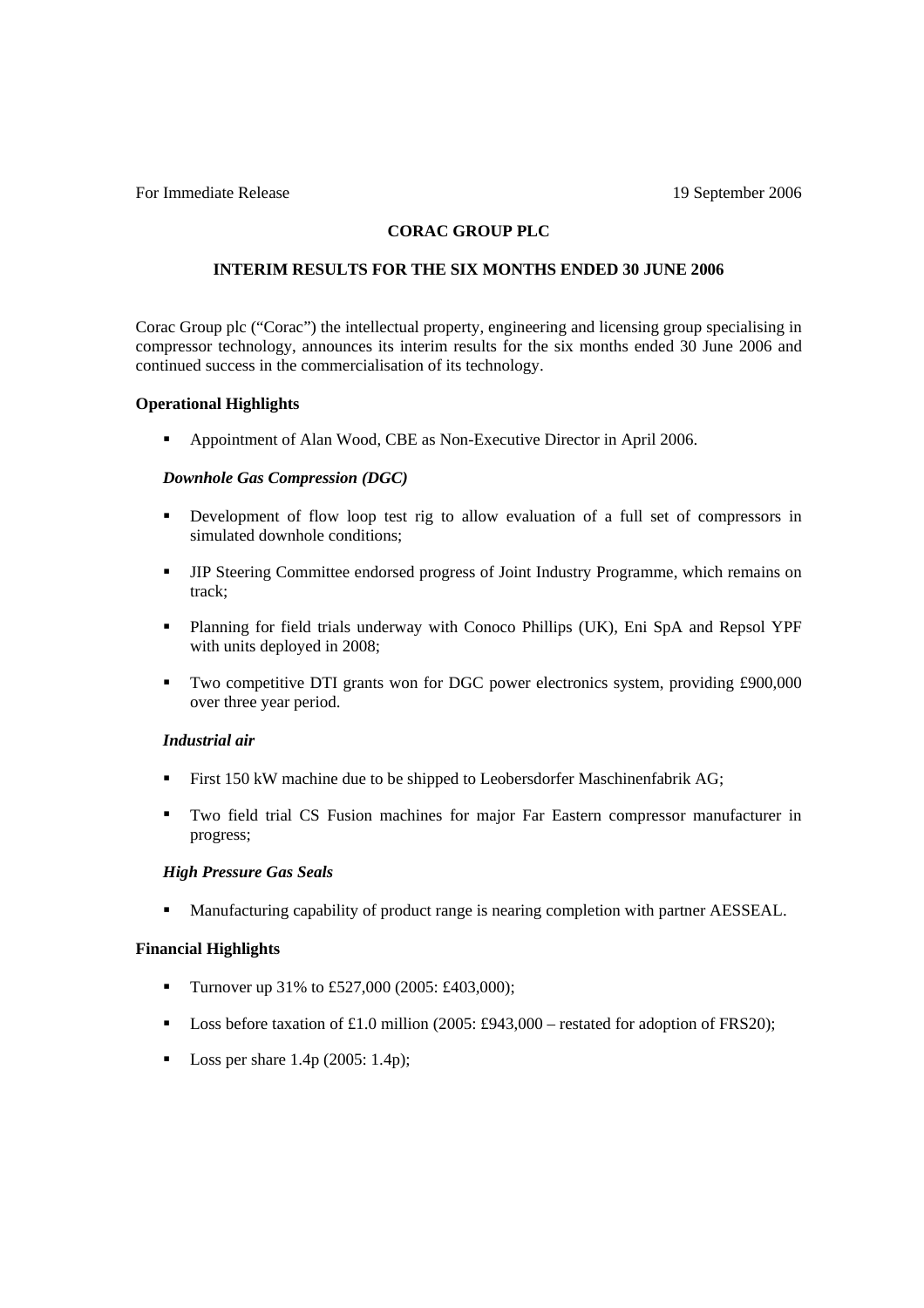

! Cash at year end £3.4 million (£3.5 million at 31 December 2005) after Institutional Placing of £1.1 million during period.

Commenting on the future, Chairman, Professor Gerry Musgrave, said:

*"As the Downhole Gas Compressor progresses towards a working prototype for this significant global market, it is important that our other target markets have products that deliver income and cash flow now, establishing the Group's presence in these respective sectors. We are pleased with our ongoing progress and continue to look forward to the future with enthusiasm."* 

## **For further information:**

**Professor Gerry Musgrave, Executive Chairman Thomas Ivings, Finance Director Corac Group plc 01895 813463 Richard Darby, Suzanne Brocks, Ben Willey Buchanan Communications** 020 7466 5000

#### **Notes to editors**

*Corac is an intellectual property, engineering and licensing group, focussing on high speed electrical direct drive turbo machinery based on its unique expertise in gas bearings for which it holds several patents. Corac has created an innovative 'no oil' turbo compressor together with a unique gas seal, and is part of a joint industry programme for the downhole gas extraction industry.* 

*Further information on Corac is available on the internet at www.corac.co.uk*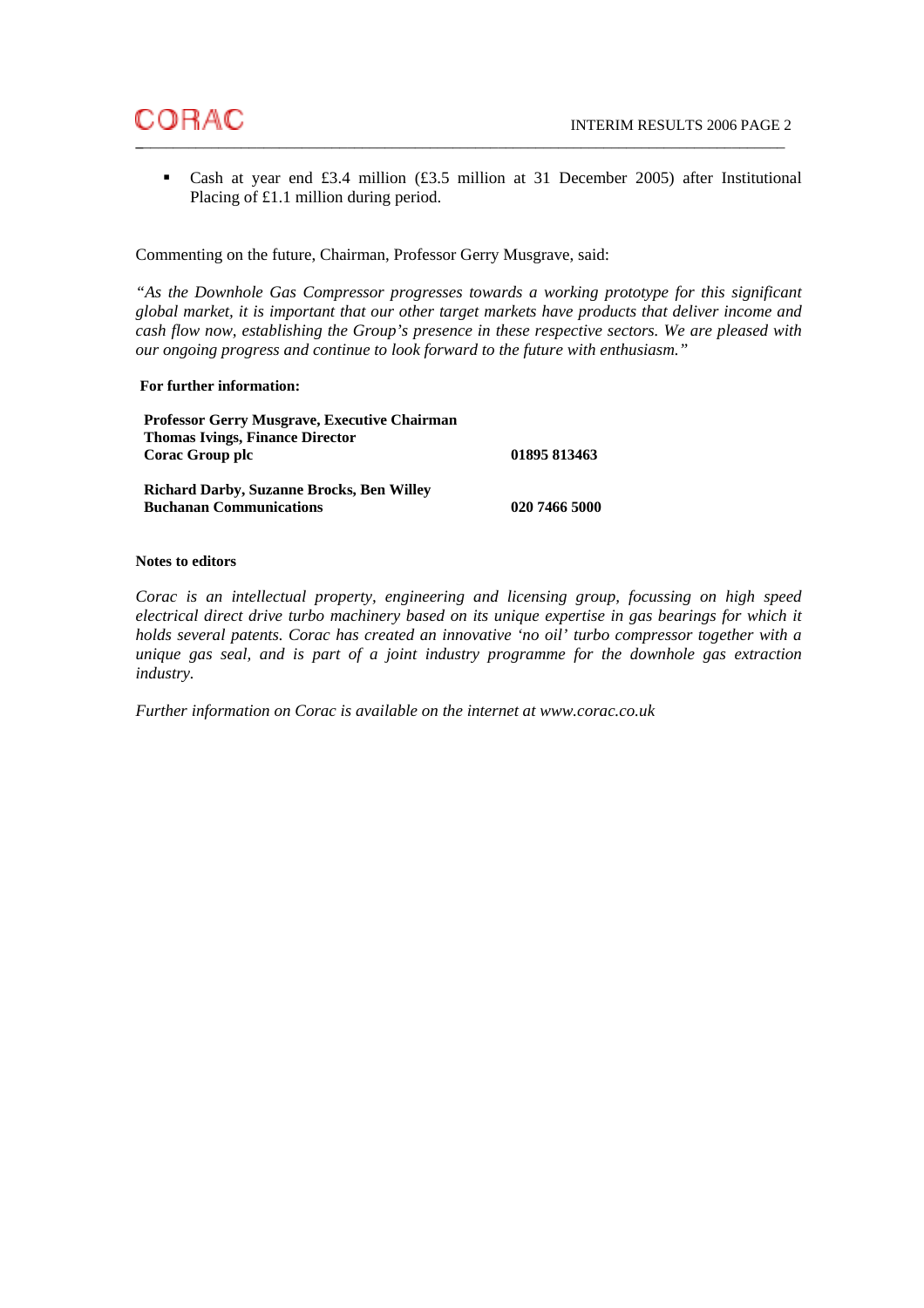## **CHAIRMAN'S STATEMENT**

#### **Introduction**

The Group continues to make sound progress, with the building of prototypes for our Industrial Air partners, flow loop testing facilities for our Downhole Gas Compressor (DGC) and production design of high pressure gas seals with our partner, AESSEAL.

In April, we were delighted to welcome to the Board as a Non-Executive Director Alan Wood CBE, Chief Executive of Siemens plc, who brings a wealth of experience in the large industrial engineering arena and contacts within the international community.

As the development of our products continues, we had a portfolio of 52 patents by the end of the six months under review, an increase of 6 patents.

#### **Financial Review**

The financial results for the six months ended 30 June 2006 show a loss after tax of £1.0 million (2005: £0.9 million restated for the adoption of FRS20) on turnover of £527,000 (2005: £403,000). In addition to this turnover, the Company also received £21,000 (2005: £45,000) of grant income.

The operating loss of £1,094,000 compares with the 2005 operating loss of £1,036,000 (restated for the adoption of FRS20) and is in line with management expectations.

At 30 June 2006, the Group's cash and treasury deposits amounted to £3.4 million (£3.5 million at 31 December 2005). During the period under review, the Company issued 3,528,900 Ordinary Shares of 10p each for cash at £0.32 per share by means of an Institutional Placing which, net of costs, raised approximately £1.1 million. At 30 June 2006 the number of issued shares was 74,429,700.

#### **Downhole Gas Compressors**

Since the beginning of the year, the Group has been working with Advantica, a subsidiary of National Grid, in the design of a major test rig for flow loop testing in the final development phase of the Joint Industry Programme (JIP). This recently culminated in the signing of a contract with Advantica for the development and operation of the flow loop test rig, which will allow the evaluation of a full set of compressors in simulated downhole conditions. During the period, the JIP Steering Committee endorsed our progress which remains on track. All three partners, Conoco Phillips (UK), Eni SpA and Repsol YPF will be planning field trials in 2007 with the units deployed in 2008. They are all highly motivated by the prospects of wells all over the world delivering up to 40% extra gas.

Preparation for field trials has already commenced and will continue next year with site selection and infrastructure development, as well as the building of compressor units. Each JIP partner is budgeting significant sums for completion of the final development phase, of which the Group will receive a material element. With significant increases in energy prices throughout the last year, the potential market for our unique downhole compressor system is becoming even greater.

The innovation in our power electronics system has enabled Corac to win two competitive DTI grants providing a contribution of £900,000 towards costs, to be received over a three-year period. The result of this collaborative research work will extend the operating temperature capabilities of our AC/DC electronics switching system for our downhole compressor modules. This will also potentially give us capabilities in handling motor controls for other high temperature applications.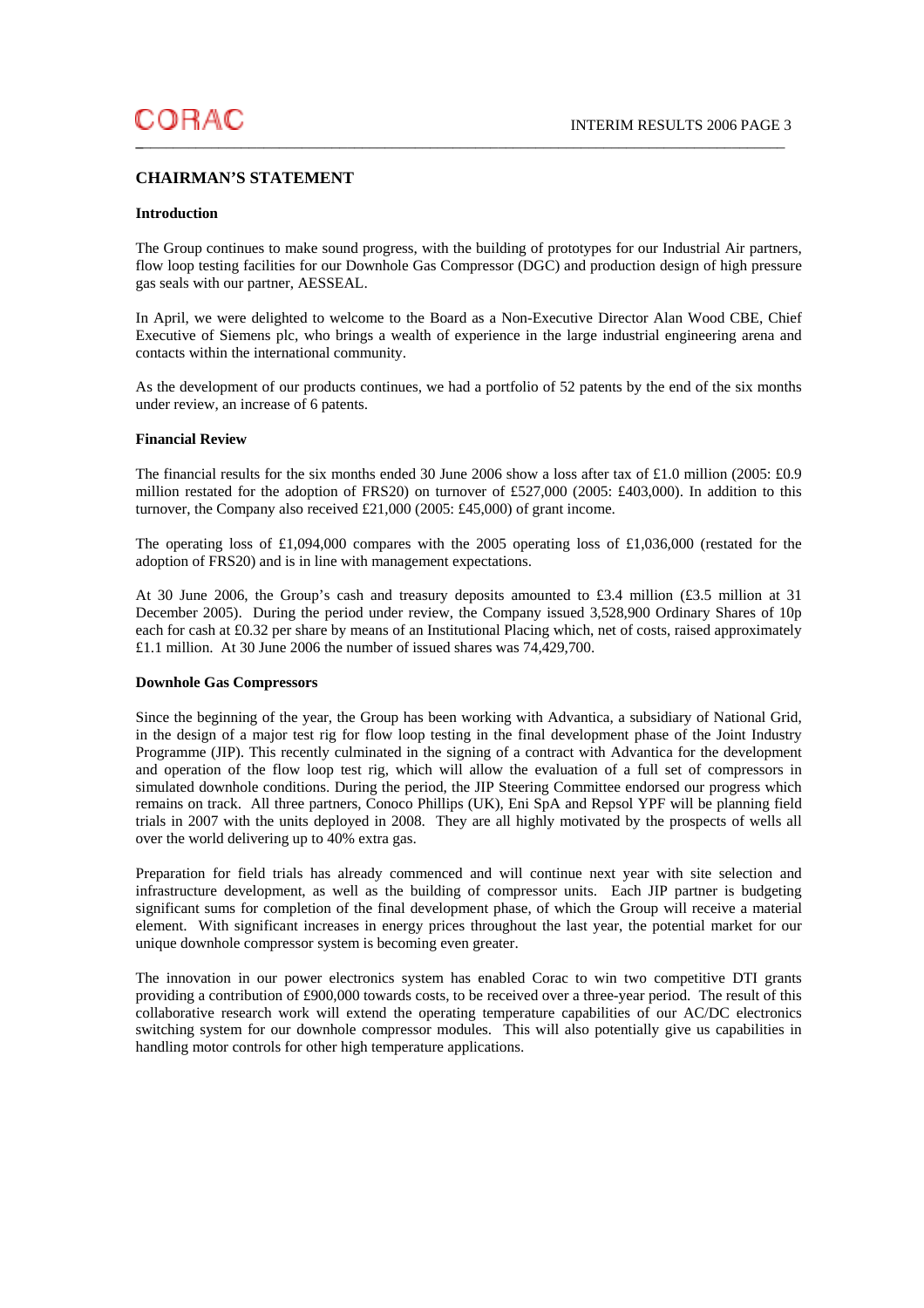#### **Industrial Air**

Following the signing of contracts with two international compressor manufacturers around the year-end, the first 150 kW machine is due to be shipped to Leobersdorfer Maschinenfabrik AG. This machine is scheduled to be exhibited in Munich Congress in November 2006. The second contract with a major Far Eastern compressor manufacturer is for two field trial CS Fusion machines which are in progress. This is expected to lead to further orders as Corac is offering new technology that delivers 15% greater efficiency than competing dry screw machines, with the advantages of no oil contamination, reduced maintenance and lower capital and operating costs. These characteristics are important for many end users, particularly those in China, where there is a growth rate of some 26% per year for this type of compressor.

Our involvement with these international players is exciting because both companies operate in different application areas giving the Group steady growth in revenues for the future and the opportunity for significant market presence. There are a number of other companies showing interest in our technology, both in the conventional air sector, as well as in refrigeration. Whilst breaking into new market areas is slow and often frustrating, we anticipate further contracts in the near future.

#### **High Pressure Gas Seals Licence**

The dry gas seals business continues to progress with our partner, AESSEAL. Manufacturing capability of our product range in accordance with the standards required by the industry is nearing completion. Selective presentations to potential end customers continue to be encouraging.

#### **Outlook and Future Prospects**

As the Downhole Gas Compressor progresses towards a working prototype for this significant global market, the risks associated with this innovative project are reduced. Whilst the Downhole Gas Compressor will not be a true commercial product until 2009, it is important that our other target markets have products that deliver income and cashflow now, establishing the Group's presence in these respective sectors. We are pleased with our ongoing progress and continue to look forward to the future with enthusiasm.

Professor G Musgrave Executive Chairman 19 September 2006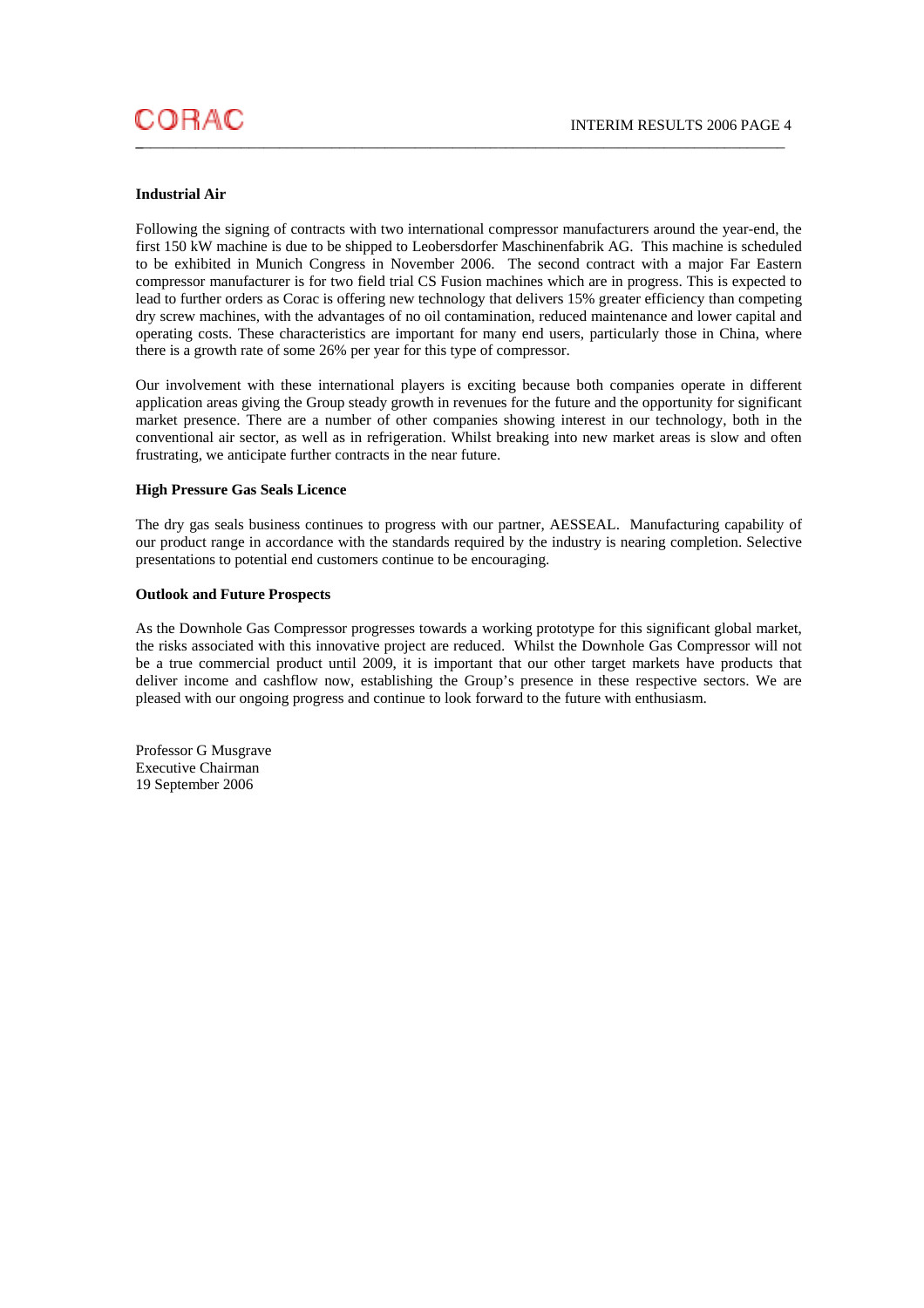## **CONSOLIDATED PROFIT & LOSS ACCOUNT For the six months ended 30 June 2006**

|                                             | 6 months<br>ended 30 | 6 months<br>ended 30 | Year<br>ended 31        |  |
|---------------------------------------------|----------------------|----------------------|-------------------------|--|
|                                             | <b>June 2006</b>     | <b>June 2005</b>     | <b>December</b><br>2005 |  |
|                                             |                      | (restated)           | (restated)              |  |
|                                             | (unaudited)          | (unaudited)          | (audited)               |  |
|                                             | £'000                | £'000                | $\pounds 000$           |  |
| <b>Turnover</b>                             | 527                  | 403                  | 836                     |  |
| Cost of sales                               | (458)                | (390)                | (796)                   |  |
| Gross profit                                | 69                   | 13                   | 40                      |  |
| Development costs                           | (421)                | (404)                | (974)                   |  |
| Administrative expenses                     | (763)                | (690)                | (1,359)                 |  |
| Other operating income                      | 21                   | 45                   | 83                      |  |
| <b>Operating loss</b>                       | (1,094)              | (1,036)              | (2,210)                 |  |
| Net interest receivable                     | 87                   | 93                   | 182                     |  |
| Loss on ordinary activities before taxation | (1,007)              | (943)                | (2,028)                 |  |
| Taxation                                    |                      |                      | 116                     |  |
| Loss for the period                         | (1,007)              | (943)                | (1,912)                 |  |
| Loss per share                              |                      |                      |                         |  |
| Basic pence per share                       | (1.4)                | (1.4)                | (2.8)                   |  |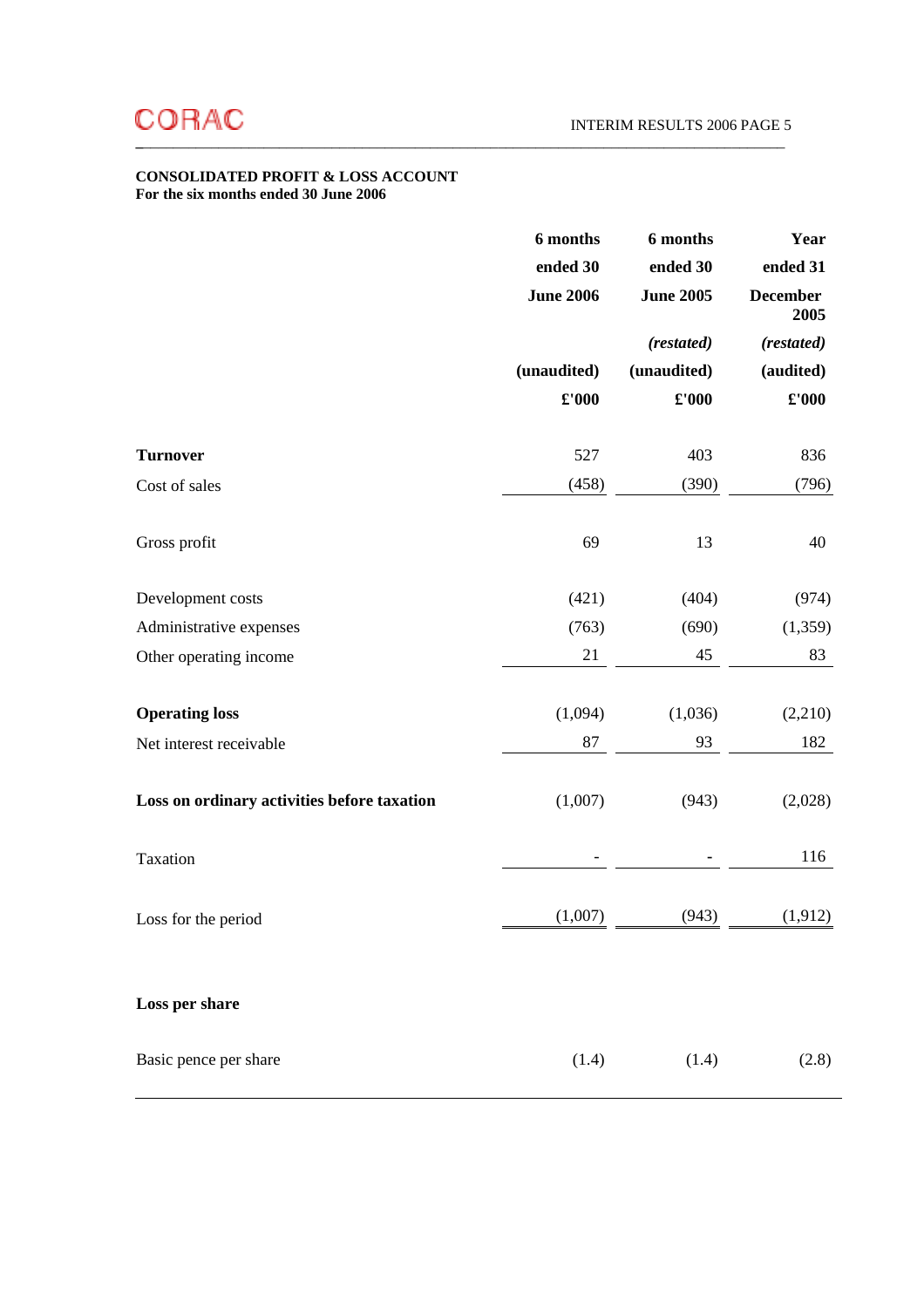|                                                | At 30 June    | At 30 June  | At 31<br><b>December</b> |
|------------------------------------------------|---------------|-------------|--------------------------|
|                                                | 2006          | 2005        | 2005                     |
|                                                |               | (restated)  | (restated)               |
|                                                | (unaudited)   | (unaudited) | (audited)                |
|                                                | $\pounds 000$ | £'000       | £'000                    |
| <b>Fixed assets</b>                            |               |             |                          |
| Tangible assets                                | 228           | 324         | 273                      |
| <b>Current assets</b>                          |               |             |                          |
| <b>Stock</b>                                   | 45            | 45          | 45                       |
| Debtors                                        | 1,480         | 1,105       | 556                      |
| Cash held on long-term deposit                 | 3,370         | 3,659       | 3,411                    |
| Cash at bank and in hand                       | 47            | 51          | 50                       |
|                                                | 4,942         | 4,860       | 4,062                    |
| Creditors: amounts falling due within one year | (1,657)       | (1,140)     | (1,062)                  |
| Net current assets                             | 3,285         | 3,720       | 3,000                    |
| <b>Total assets less current liabilities</b>   | 3,513         | 4,044       | 3,273                    |
| <b>Share capital and reserves</b>              |               |             |                          |
| Share capital                                  | 7,443         | 6,877       | 7,058                    |
| Share premium                                  | 858           | 11          | 11                       |
| Capital redemption reserve                     | 575           | 575         | 575                      |
| Own shares held by Employee Benefit Trust      | (300)         | (300)       | (300)                    |
| Share-based payment reserve                    | 118           | 86          | 103                      |
| Profit and loss account                        | (5,181)       | (3,205)     | (4,174)                  |
| <b>Equity shareholders' funds</b>              | 3,513         | 4,044       | 3,273                    |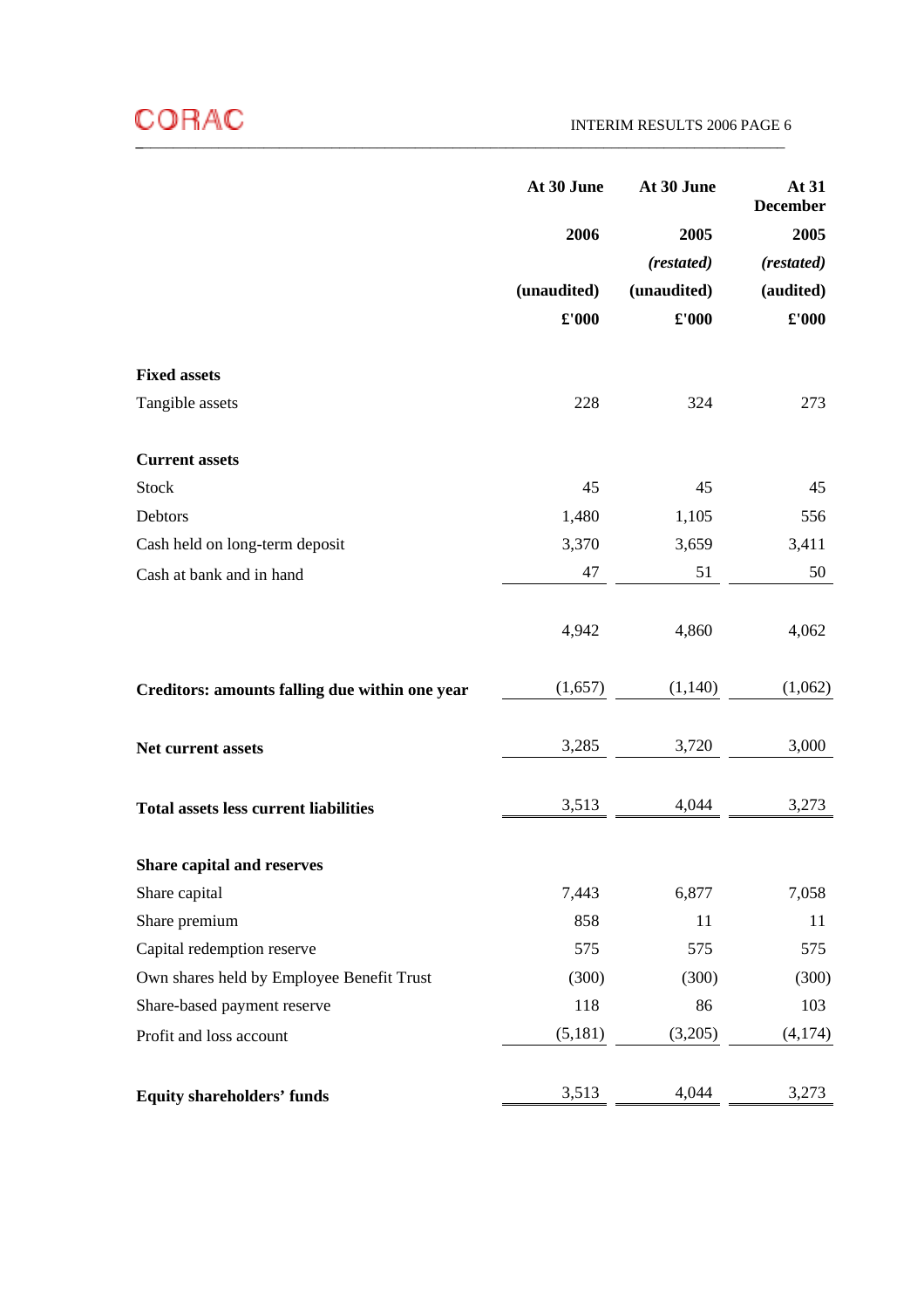|                                                             | 6 months<br>ended 30<br><b>June 2006</b> | 6 months<br>ended 30<br><b>June 2005</b> | Year<br>ended 31<br><b>December</b><br>2005 |
|-------------------------------------------------------------|------------------------------------------|------------------------------------------|---------------------------------------------|
|                                                             | (unaudited)<br>$\pounds$ '000            | (unaudited)<br>£'000                     | (audited)<br>$\pounds$ '000                 |
|                                                             |                                          |                                          |                                             |
| Net cash outflow from operating activities                  | (1,357)                                  | (798)                                    | (1, 473)                                    |
| Net cash inflow from returns on investment                  |                                          |                                          |                                             |
| and servicing of finance                                    | 87                                       | 93                                       | 182                                         |
| <b>Taxation</b>                                             |                                          | 335                                      | 495                                         |
| Net cash outflow from capital expenditure                   | (6)                                      | (9)                                      | (13)                                        |
| Net cash outflow before use of liquid                       |                                          |                                          |                                             |
| resources and financing                                     | (1,276)                                  | (379)                                    | (809)                                       |
| <b>Management of liquid resources</b>                       | 41                                       | 386                                      | 633                                         |
| <b>Financing</b>                                            | 1,232                                    | 6                                        | 187                                         |
| (Decrease)/increase in cash in the period                   | (3)                                      | 13                                       | 11                                          |
| Reconciliation of net cash flow to movement in<br>net funds |                                          |                                          |                                             |
| (Decrease)/increase in cash in period                       | (3)                                      | 13                                       | 11                                          |
| Cash outflow from decrease in liquid resources              | (41)                                     | (386)                                    | (633)                                       |
| Movement in net funds from cashflows in period              | (44)                                     | (373)                                    | (622)                                       |
| Net funds at start of period                                | 3,461                                    | 4,083                                    | 4,083                                       |
| Net funds at end of period                                  | 3,417                                    | 3,710                                    | 3,461                                       |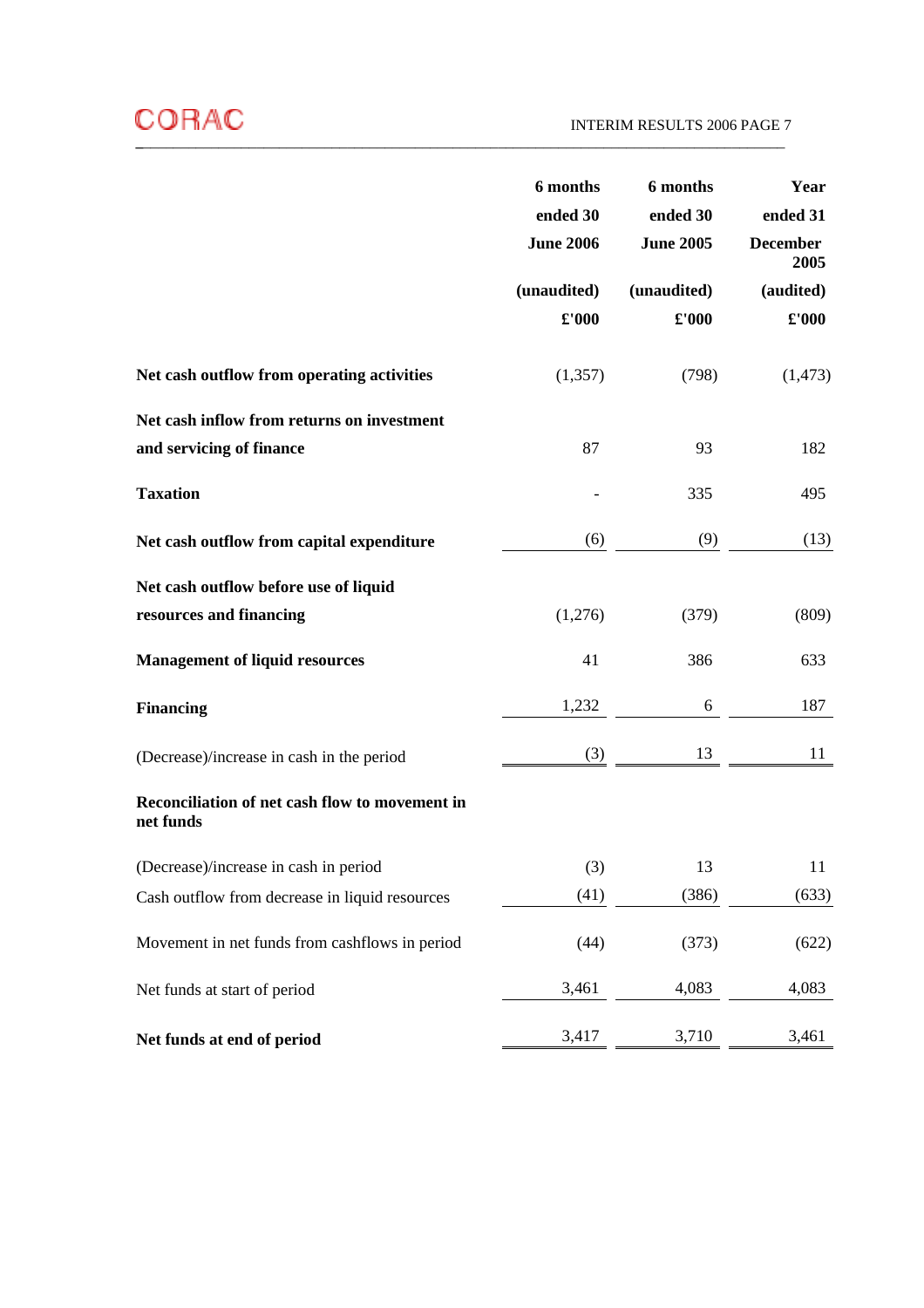## **1 BASIS OF PREPARATION**

The interim financial statements have been prepared in accordance with applicable accounting standards and under the historical cost convention. The interim financial information has been prepared on the basis of the accounting policies set out in the company's annual financial statements for the year ended 31 December 2005 with the exception that FRS 20 'Share-based Payments' has been adopted in the interim financial statements.

In accordance with FRS 20, the fair value of equity-settled share-based payments is determined at the date of grant and is expensed on a straight-line basis over the vesting period based on the company's estimate of the options that will eventually vest. The adoption of FRS 20 has resulted in a charge to the profit and loss account of £15,000.

Following the adoption of FRS 20, a prior year adjustment has been made which results in a decrease in the profit and loss reserve brought forward at 1 January 2006, and the creation of a share-based payment reserve, of £103,000. The profit and loss account for the period ended 30 June 2005 and the year ended 31 December 2005 have been restated for charges of £20,000 and £37,000 respectively.

The figures for the year ended 31 December 2005 have been extracted from the Annual Report and Financial Statements which have been filed with the Registrar of Companies, amended for the adoption of FRS 20. The auditor's report on those accounts was unqualified and did not contain any statements under Section 237(2) or (3) of the Companies Act 1985. The financial information set out in this interim report does not constitute statutory financial information within the meaning of Section 240 of the Companies Act 1985.

The interim information in this report has been neither audited nor reviewed by the company's auditor.

## **2 TURNOVER**

All turnover has been derived from the group's research and development activities, and the commercialisation of its resultant intellectual property.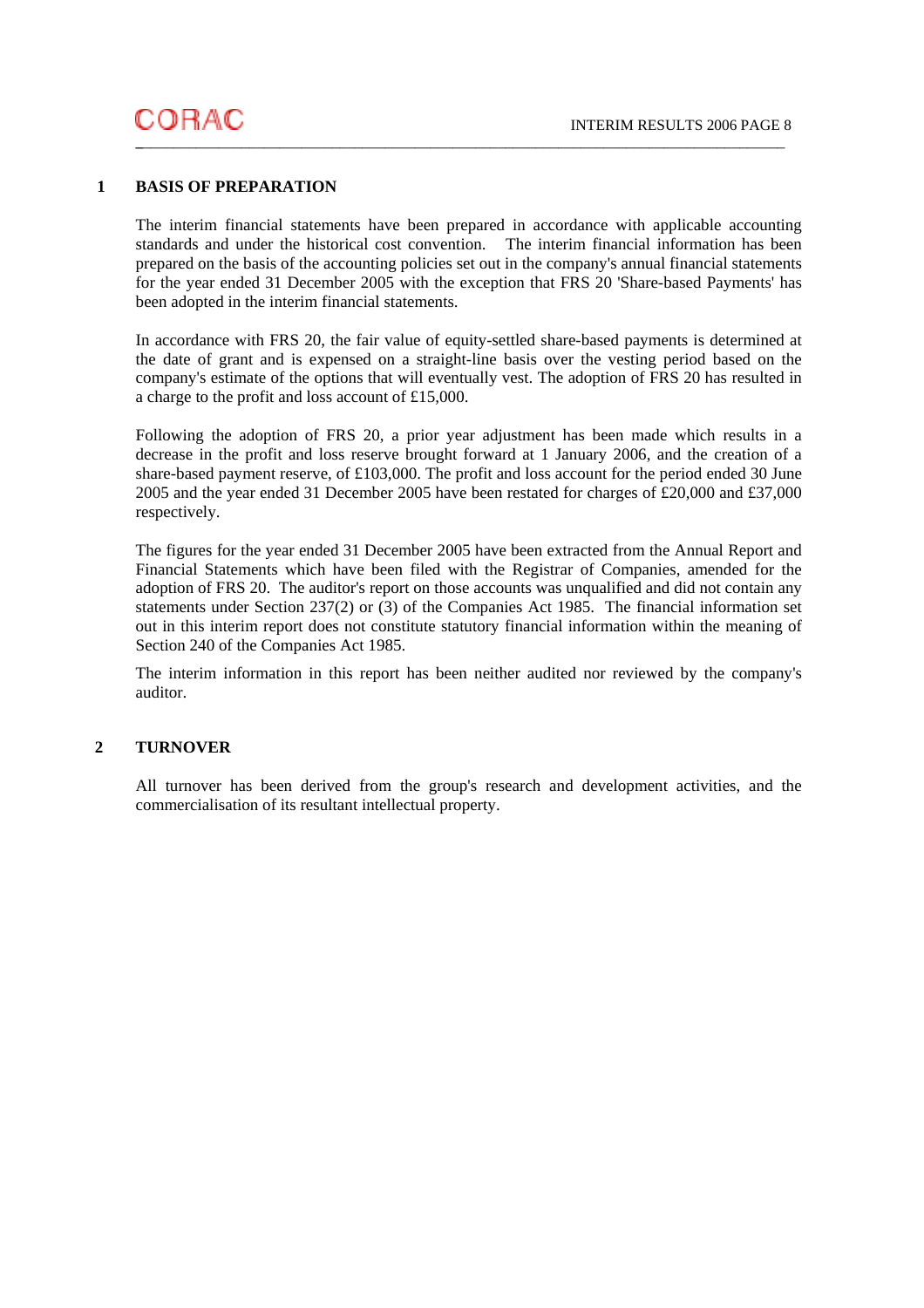# **\_**\_\_\_\_\_\_\_\_\_\_\_\_\_\_\_\_\_\_\_\_\_\_\_\_\_\_\_\_\_\_\_\_\_\_\_\_\_\_\_\_\_\_\_\_\_\_\_\_\_\_\_\_\_\_\_\_\_\_\_\_\_\_\_\_\_\_\_\_\_\_\_\_\_\_\_\_\_\_\_\_\_\_\_\_\_

# **3 LOSS PER SHARE**

The calculation of the loss per share is based on the loss for the period divided by the weighted average number of shares in issue during the period as follows:

|                                            | 6 months         | 6 months         | Year            |
|--------------------------------------------|------------------|------------------|-----------------|
|                                            | ended 30         | ended 30         | ended 31        |
|                                            | <b>June 2006</b> | <b>June 2005</b> | <b>December</b> |
|                                            |                  |                  | 2005            |
|                                            | (unaudited)      | (unaudited)      | (audited)       |
|                                            |                  |                  |                 |
| Weighted average number of shares in issue | 73,989,003       | 68,740,145       | 68,905,374      |
|                                            |                  |                  |                 |

## **4 SHAREHOLDERS' FUNDS**

|                               | <b>Share</b> | <b>Share</b>                | Capital       | Own             | Share-                      | Profit                   | <b>Total</b> |
|-------------------------------|--------------|-----------------------------|---------------|-----------------|-----------------------------|--------------------------|--------------|
|                               | capital      | premium                     | redemption    | shares          | based                       | and                      |              |
|                               |              |                             | reserve       | held by         | payment                     | loss                     |              |
|                               |              |                             |               | <b>Employee</b> | reserve                     | account                  |              |
|                               |              |                             |               | <b>Benefit</b>  | (restated)                  | (restated)               |              |
|                               |              |                             |               | <b>Trust</b>    |                             |                          |              |
|                               | $E'000$      | $\pmb{\pounds}^{\prime}000$ | $\pounds 000$ | $\pounds$ '000  | $\pmb{\pounds}^{\prime}000$ | $\pmb{\pounds}$ '000     | £'000        |
| At 1 January<br>2006          | 7,058        | 11                          | 575           | (300)           | 103                         | (4,174)                  | 3,273        |
| Issue of shares               | 385          | 847                         |               |                 |                             | $\overline{\phantom{a}}$ | 1,232        |
| FRS 20 share<br>option charge |              |                             |               |                 | 15                          |                          | 15           |
| Loss for period               |              |                             |               |                 | $\overline{\phantom{a}}$    | (1,007)                  | (1,007)      |
|                               |              |                             |               |                 |                             |                          |              |
| At 30 June 2006               | 7,443        | 858                         | 575           | (300)           | 118                         | (5,181)                  | 3,513        |